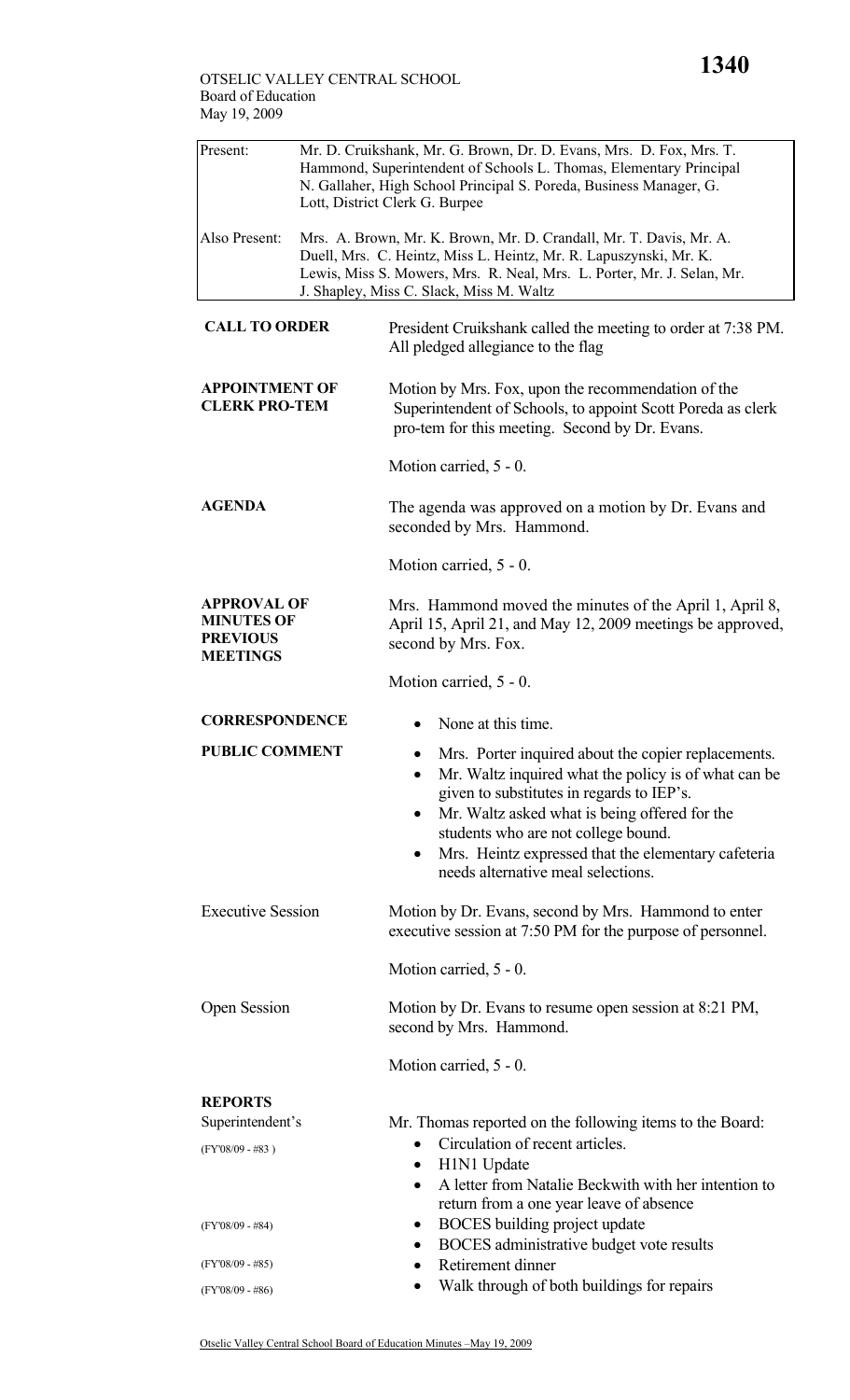|                                                                                                                                                  |                                                                                                                                                                                                                                                                                                                                                                                                                                                                                                                                                                                                                                                       | 1341                                                                                                                                   |  |
|--------------------------------------------------------------------------------------------------------------------------------------------------|-------------------------------------------------------------------------------------------------------------------------------------------------------------------------------------------------------------------------------------------------------------------------------------------------------------------------------------------------------------------------------------------------------------------------------------------------------------------------------------------------------------------------------------------------------------------------------------------------------------------------------------------------------|----------------------------------------------------------------------------------------------------------------------------------------|--|
| Business Manager's                                                                                                                               | Mr. Lott reported on the following:<br>Audit updates                                                                                                                                                                                                                                                                                                                                                                                                                                                                                                                                                                                                  |                                                                                                                                        |  |
| Elementary Principal's                                                                                                                           | None at this time.                                                                                                                                                                                                                                                                                                                                                                                                                                                                                                                                                                                                                                    |                                                                                                                                        |  |
| High School Principal's                                                                                                                          | Mr. Poreda reported on the following items to the Board:<br>Senior trip<br>$\bullet$<br>Master schedule<br>$\bullet$<br><b>Faculty meetings</b>                                                                                                                                                                                                                                                                                                                                                                                                                                                                                                       |                                                                                                                                        |  |
| Board Member's                                                                                                                                   | The following topics were discussed:<br>Letter to retirees<br>$\bullet$<br>Mrs. Fox reported that a District resident received<br>$\bullet$<br>recognition at the FFA convention<br>Dr. Evans reported that the budget is not just the<br>$\bullet$<br>work of the Board and that Mr. Thomas and Mr.<br>Lott deserve praise for their work.<br>Mr. Cruikshank reported that the senior class had<br>$\bullet$<br>good questions regarding the budget while at the<br>class presentation.<br>Mr. Cruikshank would like clarification on the<br>$\bullet$<br>bussing policy and Mrs. Fox asked if there is a<br>bussing handbook that gets mailed home. |                                                                                                                                        |  |
| <b>Financial Reports</b><br>$(FY'08/09 - #87)$                                                                                                   | Motion by Mrs. Fox to accept the financial reports as<br>presented. Second by Dr. Evans.                                                                                                                                                                                                                                                                                                                                                                                                                                                                                                                                                              |                                                                                                                                        |  |
|                                                                                                                                                  | Motion carried, $5 - 0$ .                                                                                                                                                                                                                                                                                                                                                                                                                                                                                                                                                                                                                             |                                                                                                                                        |  |
| <b>UNFINISHED</b><br><b>BUSINESS</b><br>Policy Manual Update<br>$-$ Second Reading $-$<br>Non Resident<br>Students - #7132<br>$(FY'08/09 - #88)$ | This meeting constitutes the second reading of policy<br>number 7132, Non Resident Students, of the Otselic Valley<br>Central School Policy Manual.                                                                                                                                                                                                                                                                                                                                                                                                                                                                                                   |                                                                                                                                        |  |
| Personnel<br>Recommendations                                                                                                                     | Motion by Mr. Brown upon the recommendation of the<br>Superintendent of Schools, to approve the following<br>personnel recommendations:                                                                                                                                                                                                                                                                                                                                                                                                                                                                                                               |                                                                                                                                        |  |
|                                                                                                                                                  | Marcia Marshall                                                                                                                                                                                                                                                                                                                                                                                                                                                                                                                                                                                                                                       | Conditional<br>appointment<br>pending<br>clearance from<br>the State<br>Education<br>Department as a<br>substitute<br>custodial worker |  |
|                                                                                                                                                  | <b>Barbara Graves</b>                                                                                                                                                                                                                                                                                                                                                                                                                                                                                                                                                                                                                                 | Appointment as a<br>substitute<br>custodial worker                                                                                     |  |
|                                                                                                                                                  | Second by Dr. Evans.                                                                                                                                                                                                                                                                                                                                                                                                                                                                                                                                                                                                                                  |                                                                                                                                        |  |
|                                                                                                                                                  | Motion carried, $5 - 0$ .                                                                                                                                                                                                                                                                                                                                                                                                                                                                                                                                                                                                                             |                                                                                                                                        |  |
| <b>Tenure Appointments</b>                                                                                                                       | Tabled at this time.                                                                                                                                                                                                                                                                                                                                                                                                                                                                                                                                                                                                                                  |                                                                                                                                        |  |
| Committee on Special<br>Education<br>Recommendations                                                                                             | Motion by Dr. Evans, upon the recommendation of the<br>Superintendent of Schools, to accept the recommendations of<br>the Committee on Special Education resulting from the                                                                                                                                                                                                                                                                                                                                                                                                                                                                           |                                                                                                                                        |  |
| Otselic Valley Central School Board of Education Minutes -May 19, 2009                                                                           |                                                                                                                                                                                                                                                                                                                                                                                                                                                                                                                                                                                                                                                       |                                                                                                                                        |  |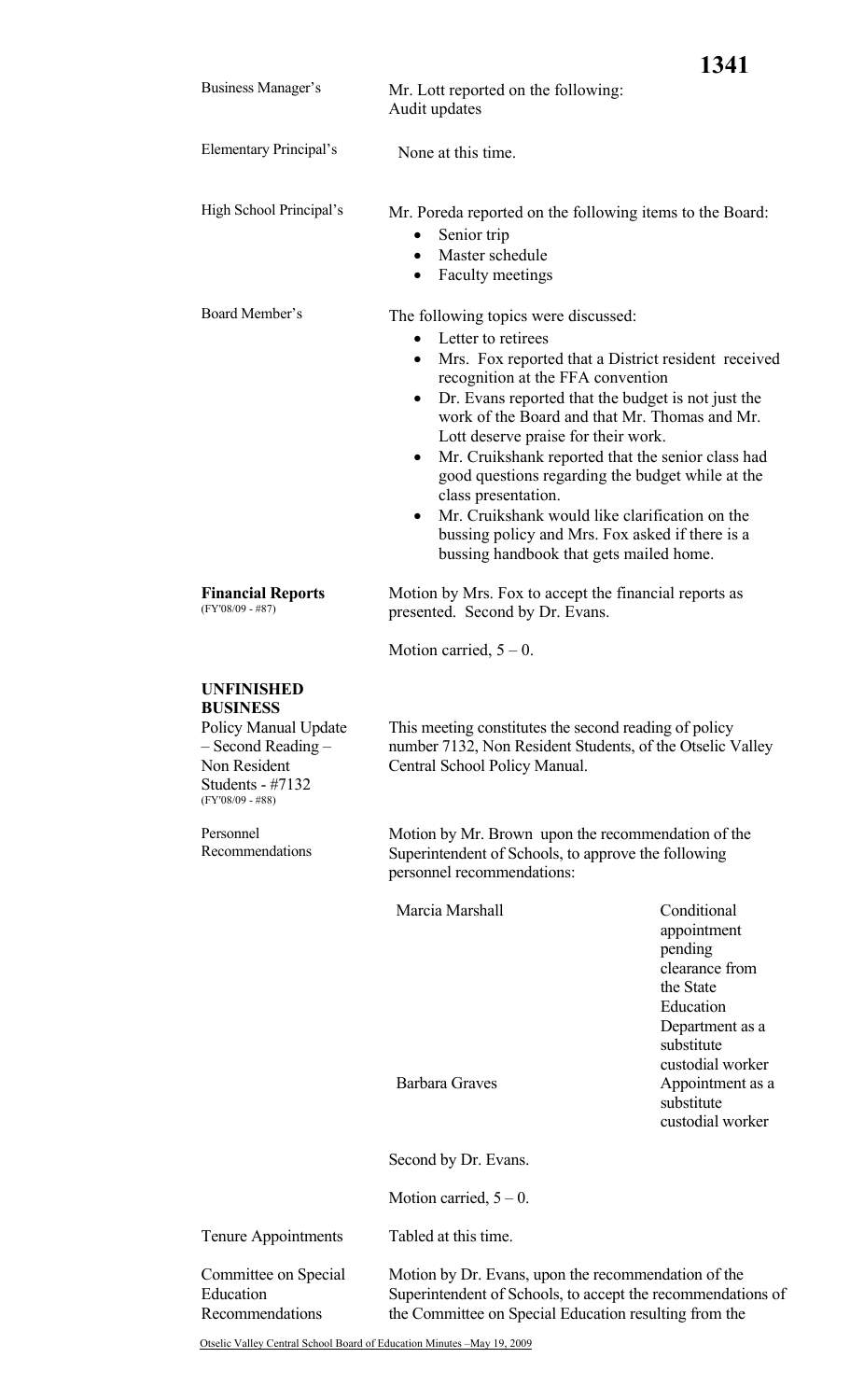meetings of April 2, April 3, April 7, April 23, May 4, May 5, May 8, and May 15,2009. Second by Mr. Brown.

Motion carried, 5 - 0.

Motion by Mrs. Fox, upon the recommendation of the Superintendent of Schools, to adopt the following resolution:

WHEREAS the Network Support Services Budget (A610) requires additional technology equipment to the currently available equipment;

WHEREAS the Otselic Valley Central School District wishes to spread the cost over several years with a multiyear installment purchase; the Broome-Tioga BOCES is hereby authorized to expend annually, on behalf of the Otselic Valley School District, in conjunction with the NSS service, funds to acquire the following equipment.

| <b>OTY</b>                  |                   | <b>DESCRIPTION</b>                |   | <b>TOTAL</b>                           |
|-----------------------------|-------------------|-----------------------------------|---|----------------------------------------|
|                             |                   | <b>COST CONTRACT PT64472</b>      |   |                                        |
| 2                           |                   | Canon iR5055                      |   |                                        |
| $\mathcal{D}_{\mathcal{A}}$ |                   | Canon iR3035                      |   |                                        |
|                             |                   | Canon iR3035                      |   |                                        |
| 1                           |                   | Canon iR3035                      |   |                                        |
|                             |                   | <b>TOTAL PURCHASE PRICE:</b>      |   | \$52,550.00                            |
|                             |                   | <b>ESTIMATED FINANCING COSTS:</b> |   | 4,149.16                               |
| <b>TOTAL COSTS:</b>         |                   |                                   |   | \$56,699.16                            |
|                             |                   |                                   |   |                                        |
|                             |                   |                                   |   | ESTIMATED INSTALLMENT PAYMENT SCHEDULE |
| 2009-2010                   | Year              | $\overline{1}$                    | S | 14, 174. 79                            |
| 2010-2011                   | Year <sub>2</sub> |                                   |   | 14,174.79                              |
| 2011-2012                   | Year              | 3                                 |   | 14, 174. 79                            |

2012-2013 Year 4 14,174.79 TOTAL:\$ 56,699.16 The payment schedule above is based on the estimated interest rate of 5%. The annual payment amount may fluctuate depending on the final rate assigned 3-7 days prior to the funding date. The interest rate will not exceed

6% and the payment amount will not exceed \$14,381.

This meeting constitutes the first reading of the Cell Phone Policy of the Otselic Valley Central School Policy Manual.

Motion by Mrs. Hammond, to approve the transportation

Second by Mrs. Hammond.

Motion carried, 5 - 0.

Policy Manual – First Reading – Cell Phone **Policy** (FY'08/09 - #89 $\big)$ 

Purchase of Technology Equipment

Transportation Request to a Parochial **School** 

request made by Marcia Coye for her daughter, Amanda Korb, to Bishop Grimes Junior Senior High School in Syracuse. Second by Mr. Brown.

Motion denied,  $0 - 5$ .

Reorganizational Meeting Date

Motion by Dr. Evans, upon the recommendation of the Superintendent of Schools, to set the date of the reorganizational meeting as July 8, 2009. Second by Mrs. Fox.

Motion carried, 5 - 0.